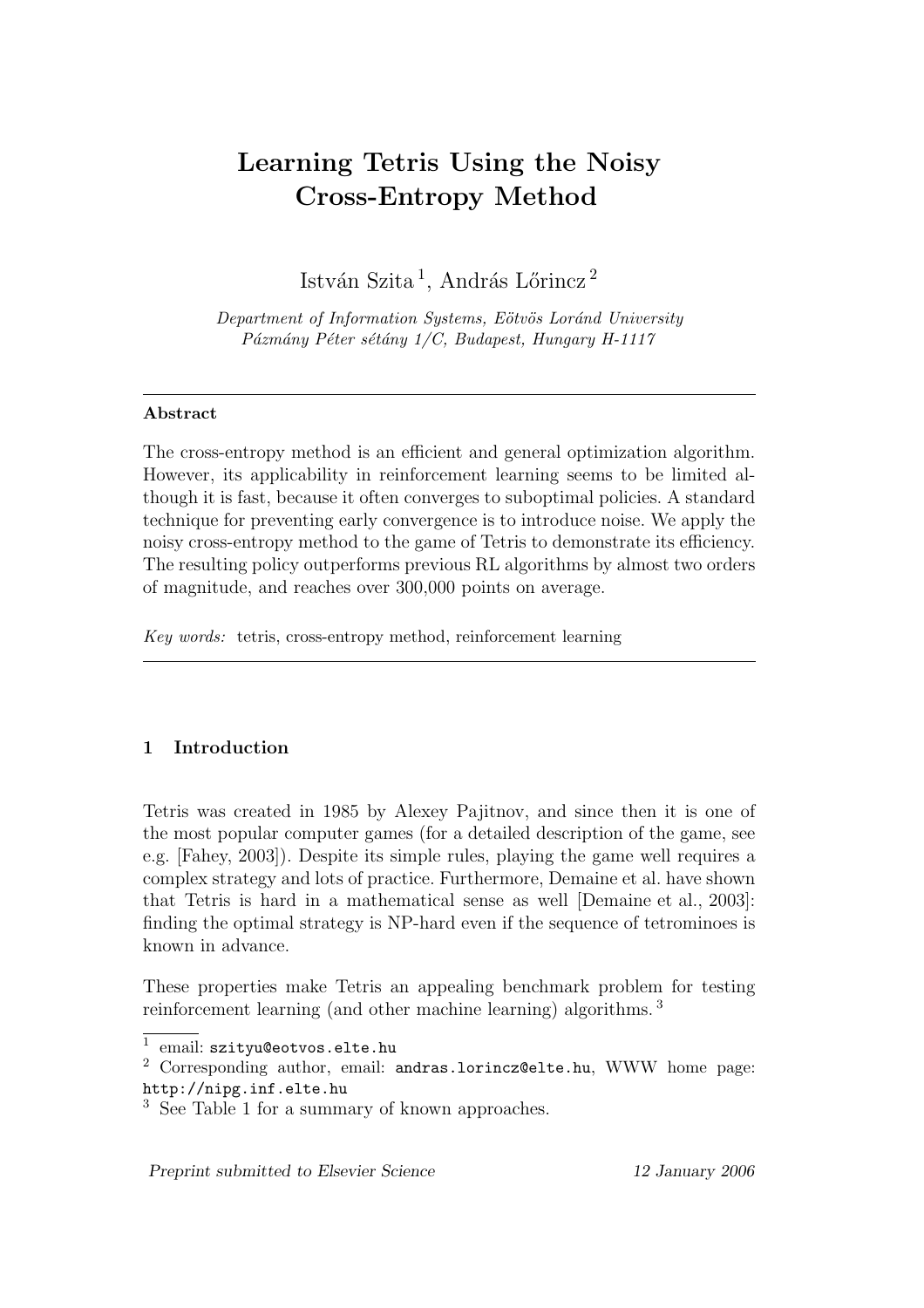Reinforcement learning algorithms are quite effective in solving a variety of complex sequential decision problems. Despite this, RL approaches to Tetris have performed surprisingly poorly so far. The aim of this technical note is to show how to improve RL for this hard combinatorial problem. We put forth a modified version of the cross-entropy (CE) method [de Boer et al., 2004] here.

#### 2 Applying the Cross-entropy Method to Tetris

#### 2.1 The Value Function

Following the approach of Bertsekas and Tsitsiklis [Bertsekas and Tsitsiklis, 1996], we shall learn state-value functions that are linear combination of several basis functions. We use 22 such basis functions: maximal column height, individual column heights, differences of column heights and the number of holes (for a more detailed description, see [Bertsekas and Tsitsiklis, 1996]). More formally, if s denotes a Tetris state, and  $\phi_i(s)$  is the value of basis function i in this state, then according to weight vector  $w$ , the value of state  $s$  is

$$
V_w(s) := \sum_{i=1}^{22} w_i \phi_i(s).
$$
 (1)

## 2.2 Action Selection

For a given value function  $V_w$ , action selection is also done in a manner similar to Bertsekas and Tsitsiklis. To decide the place of a tetromino, we try to put it in every column and in every possible rotation, erase full rows (if there is any), and calculate the value of the resulting state, according to  $V_w$ . Finally, we choose the column and rotation with the highest value.

#### 2.3 The Cross-Entropy Method

The cross-entropy (CE) method is a general algorithm for (approximately) solving global optimization tasks of the form

$$
w^* = \arg\max_{w} S(w). \tag{2}
$$

where  $S$  is a general objective function (e.g. we do not need to assume continuity). While most optimization algorithms maintain a simple solution candidate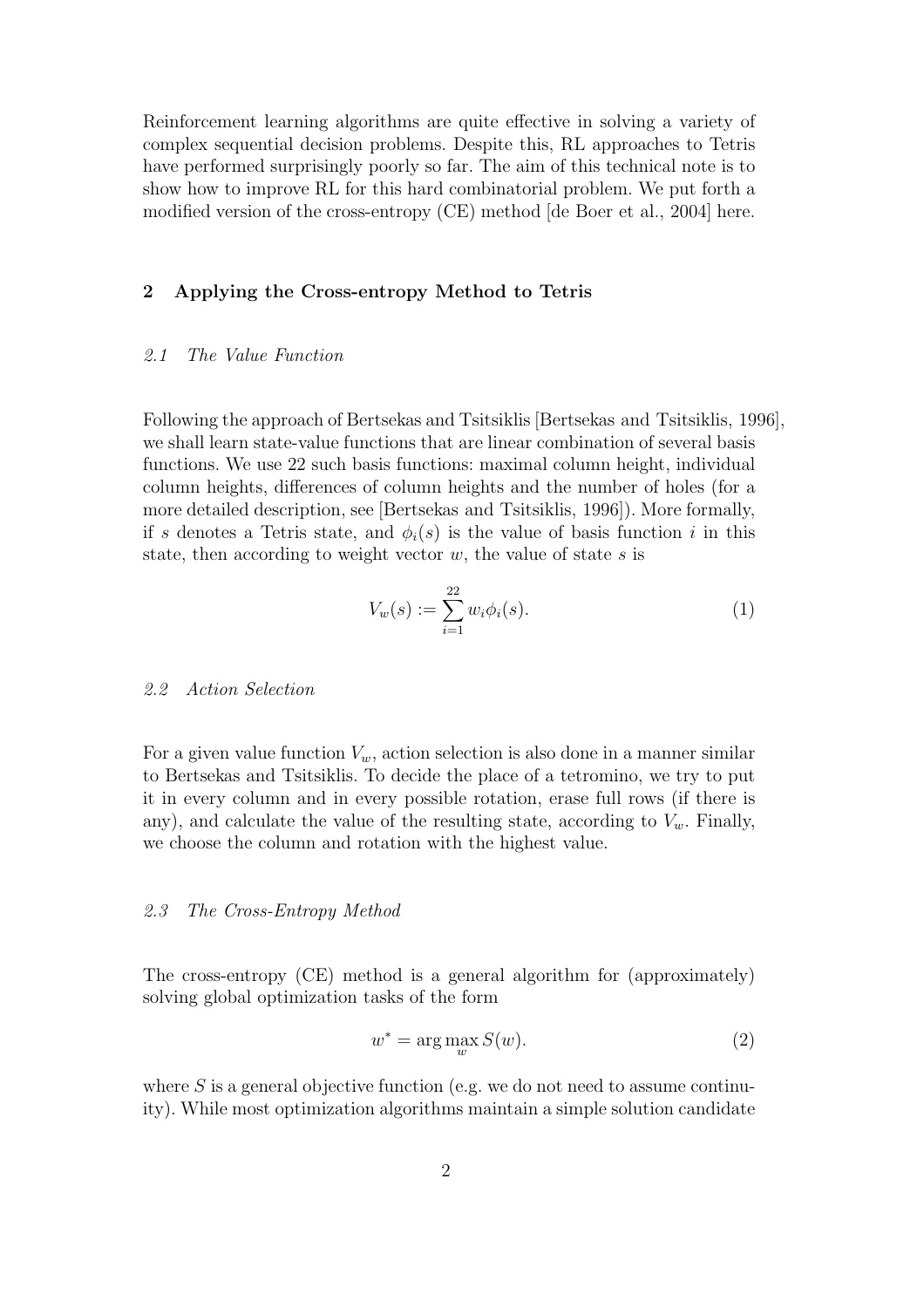$w_t$  in each time step, the main idea of CE is to maintain a *distribution* of possible solutions, and update this distribution accordingly. An excellent reading on the details of the CE method is written by de Boer et al. [de Boer et al., 2004], here we give only a very brief overview.

The CE method starts with a parametric family of distributions  $\mathcal F$  and an initial distribution of samples  $f_0 \in \mathcal{F}$ . Under this distribution, the probability of drawing a high-valued sample (value  $\geq \gamma^*$ ) is presumably very low, therefore finding such samples by naive sampling is intractable. For any  $\gamma$ , let  $g_{\geq \gamma}$  be the uniform distribution over the  $\gamma$ -level set, i.e. the set of samples having value greater than  $\gamma$ . If we could find the element  $f_1 \in \mathcal{F}$  closest to  $g_{\geq \gamma}$  w.r.t. the cross-entropy measure (also called the Kullback-Leibler distance), then we could use  $f_1$  instead of  $f_0$ , under which  $\gamma$ -valued samples have greater probability. The main idea of the CE method is that for many distribution families, the parameters of  $f_1$  can be estimated from samples of  $f_0$ . However, this estimation is tractable only if the probability of the  $\gamma$ -level set is not very low w.r.t.  $f_0$ , so we cannot directly compute the F-distribution closest to  $g_{\geq \gamma^*}$ , but have to proceed iteratively: select a  $\gamma_0$  appropriate for  $f_0$ , update the distribution parameters to obtain  $f_1$ , select  $\gamma_1$ , and so on, until we do not reach a sufficiently large  $\gamma^*$ . Below we sketch the special case when the distribution of parameters is Gaussian.

Let the distribution of the parameter vector at iteration t be  $f_t \sim N(\mu_t, \sigma_t^2)$ . After drawing *n* sample vectors  $w_1, \ldots, w_n$  and evaluating their value  $S(w_1), \ldots, S(w_i)$ , we sort them and select the best  $\lvert \rho \cdot n \rvert$  samples, where  $0 < \rho < 1$  is the selection ratio. This is equivalent to setting  $\gamma_t = S(w_{\vert \rho \cdot n \vert}).$ Denoting the set of indices of the selected samples by  $I \subseteq \{1, 2, ..., n\}$ , the mean of the distribution is updated using

$$
\mu_{t+1} := \frac{\sum_{i \in I} w_i}{|I|},\tag{3}
$$

and the deviation update is

$$
\sigma_{t+1}^2 := \frac{\sum_{i \in I} (w_i - \mu_{t+1})^T (w_i - \mu_{t+1})}{|I|}.
$$
\n(4)

#### 2.4 The Cross-Entropy Method and Reinforcement Learning

The CE method has been applied to RL by several researchers: Menache et al. used a combination of radial basis functions as the value function of a maze task, and applied CE to learn the RBF parameters [Menache et al., 2005]; while Mannor et al. used CE to tune a parametrized policy [Mannor et al., 2003]. We apply CE to learn the weights of the basis functions, drawing each weight from an independent Gaussian distribution.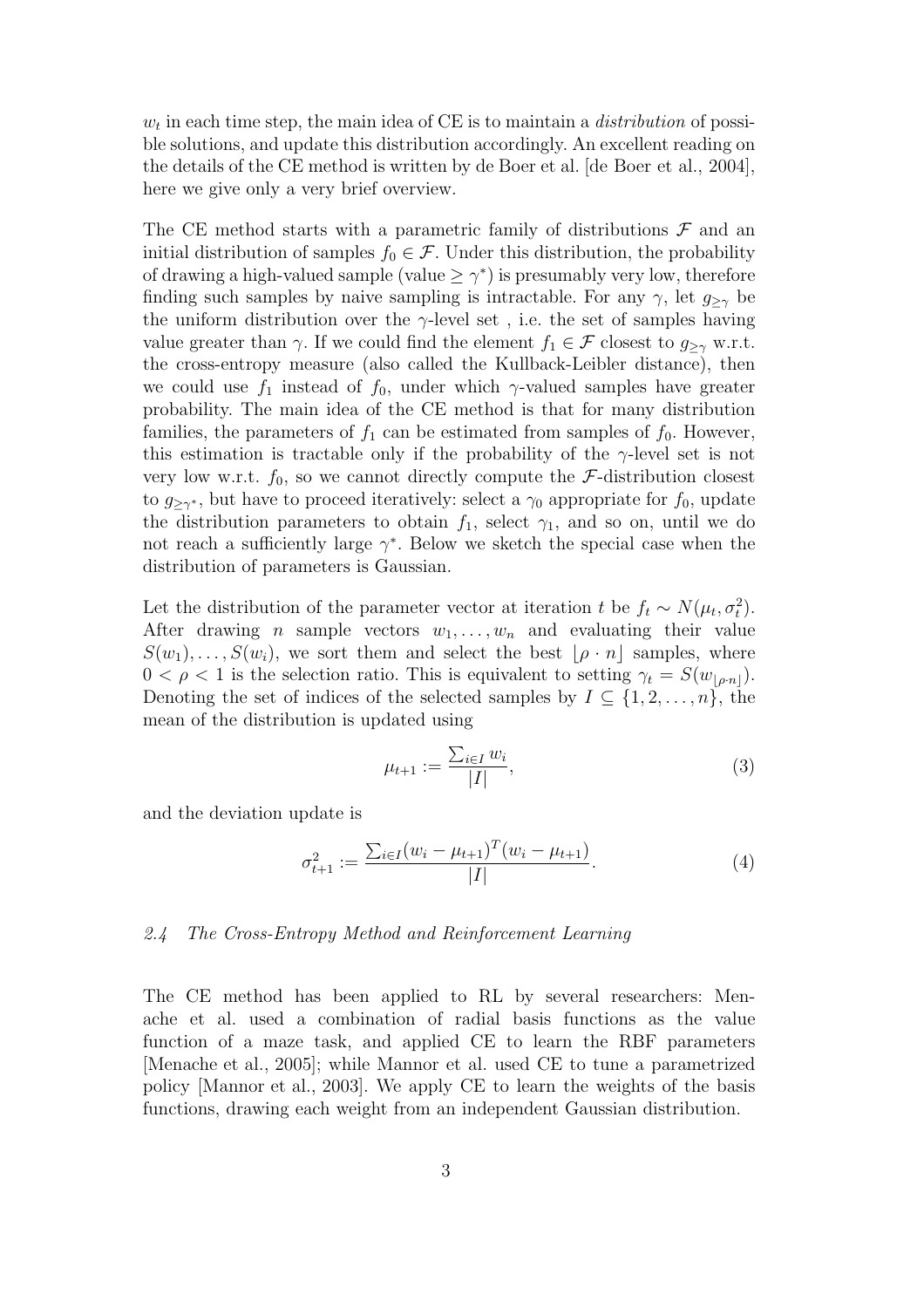#### 2.5 Preventing Early Convergence

Preliminary investigations showed that applicability of CE to RL problems is restricted severely by the phenomenon that the distribution concentrates to a single point too fast (see e.g. experiment 1 below). To prevent this, we adapt a trick frequently used in particle filtering: at each iteration, we add some extra noise to the distribution. In our case, this means that instead of (4), we use

$$
\sigma_{t+1}^2 := \frac{\sum_{i \in I} (w_i - \mu_{t+1})^T (w_i - \mu_{t+1})}{|I|} + Z_{t+1},
$$
\n(5)

where  $Z_{t+1}$  is dependent on the iteration number, but is otherwise a constant vector.

#### 3 Experiments

In the experiments we used the standard Tetris game described in [Bertsekas and Tsitsiklis, 1996], scoring 1 point for each cleared row. Each parameter had an initial distribution of  $N(0, 100)$ . We set  $n = 100$  and  $\rho = 0.1$ . Each drawn sample was evaluated by playing a single game using the corresponding value function. After each iteration, we updated distribution parameters using (3) and (5), and evaluated the mean performance of the learnt parameters. This was accomplished by playing 30 games using the value function  $V_{\mu_t}$ , and averaging the results.<sup>4</sup>

In our first experiment we tested the original CE method (corresponding to  $Z_t = 0$ ). As expected, deviations converge to 0 too fast, so the mean performance settles at about 20,000 points. In the next test we used a constant noise rate of  $Z_t = 4$ , raising mean performance to a 70,000 point level. Our analysis showed that further improvement was counteracted by the amount of noise, which was too high. High noise prevented convergence of the distributions. Therefore in the last experiment we applied a decreasing amount of noise,  $Z_t = \max(5 - \frac{t}{10}, 0)$ .<sup>5</sup> With this setting, average score exceeded 300,000 points by the end of episode 50, and the best score exceeded 800,000 points. Results are summarized in Fig. 1 and also in Table 1. The distribution of scores for a fixed value function is conjectured to have an exponential distribution [Fahey, 2003]. Using the Kolmogorov-Smirnov test, this conjecture was

<sup>4</sup> The large number of evaluation games was necessary because Tetris strategies have large performance deviations. [Fahey, 2003]

<sup>&</sup>lt;sup>5</sup> In the last two experiments, noise parameters were selected in an *ad hoc* manner, no optimization was carried out.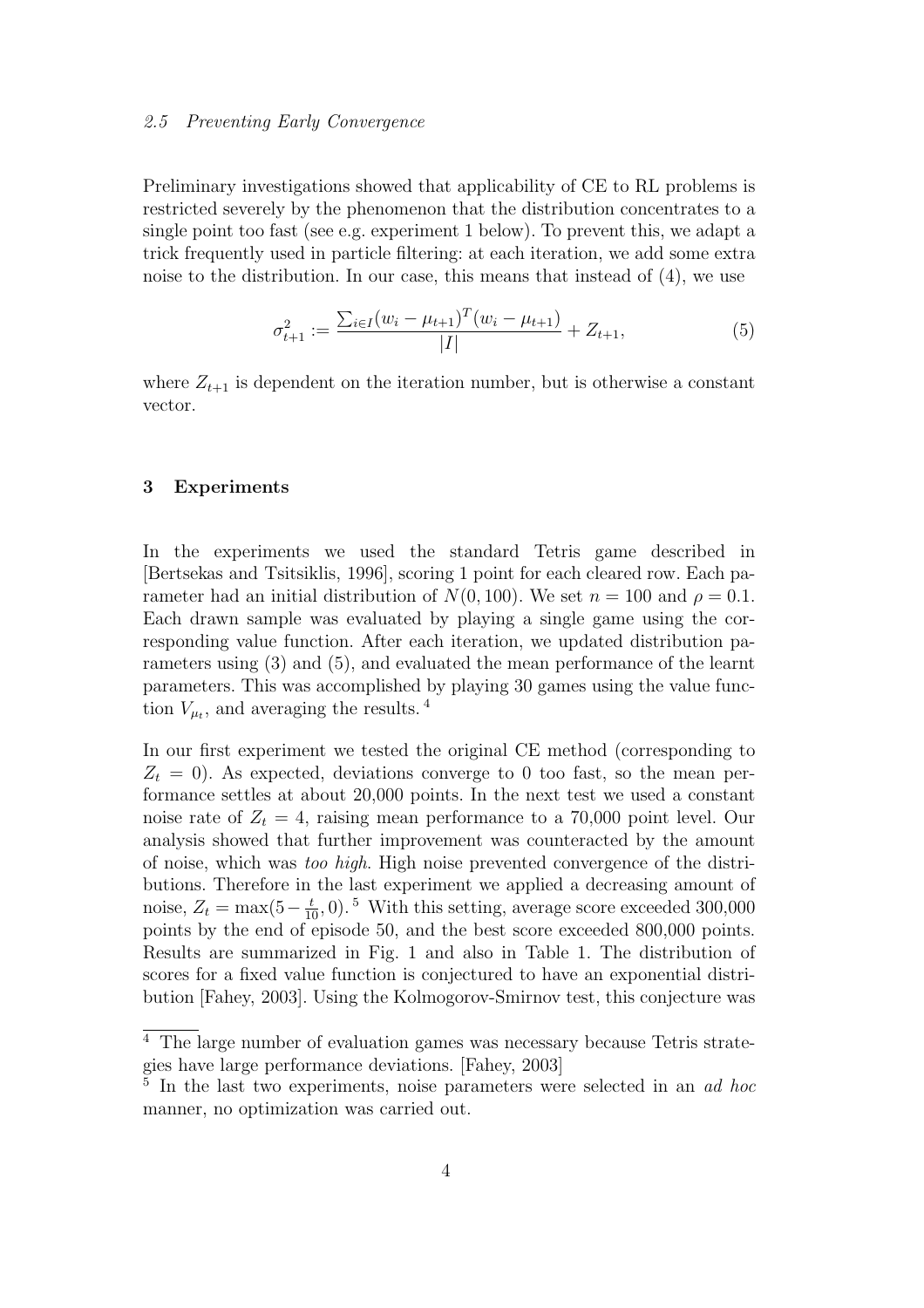

Fig. 1. Tetris scores. Mean performance of 30 evaluation runs versus iteration number. Note the log scale.

confirmed for each data point with 95% confidence. Assuming an exponential score distribution, we calculated the 95% confidence intervals of the mean (using Matlab's expfit). For better visibility, confidence intervals have been plotted only for the last experiment.

## 3.1 Comparison to Previous Work

Tetris was chosen as a benchmark problem by many researchers to test their RL algorithms. Table 1 summarizes results known to us, comparing them to our algorithm, and to two state-of-the-art non-RL algorithms as well. One of the non-RL algorithms applied a hand-coded policy, while the other used a genetic algorithm.

The comparison shows that our method improves on the performance of the best known RL algorithm by almost two orders of magnitude, and gets close to the best algorithms at present, the hand-coded algorithm and the GA.

Regarding running times, it is not easy to make a sensible comparison. One reason is that evaluation time scales linearly with the score achieved, so the better the algorithm is, the more CPU time it requires for evaluation. The number of games played during learning seems to be a better measure, and is shown in column 3 of Table 1. However, this measure is also somewhat misleading, because a low number of played games usually means that the learning algorithm gets stuck (or starts to deteriorate) fast. It should be noted that the computational overhead of the CE method is negligible, as it only requires the generation of a random vector for each sample and the computation of (3)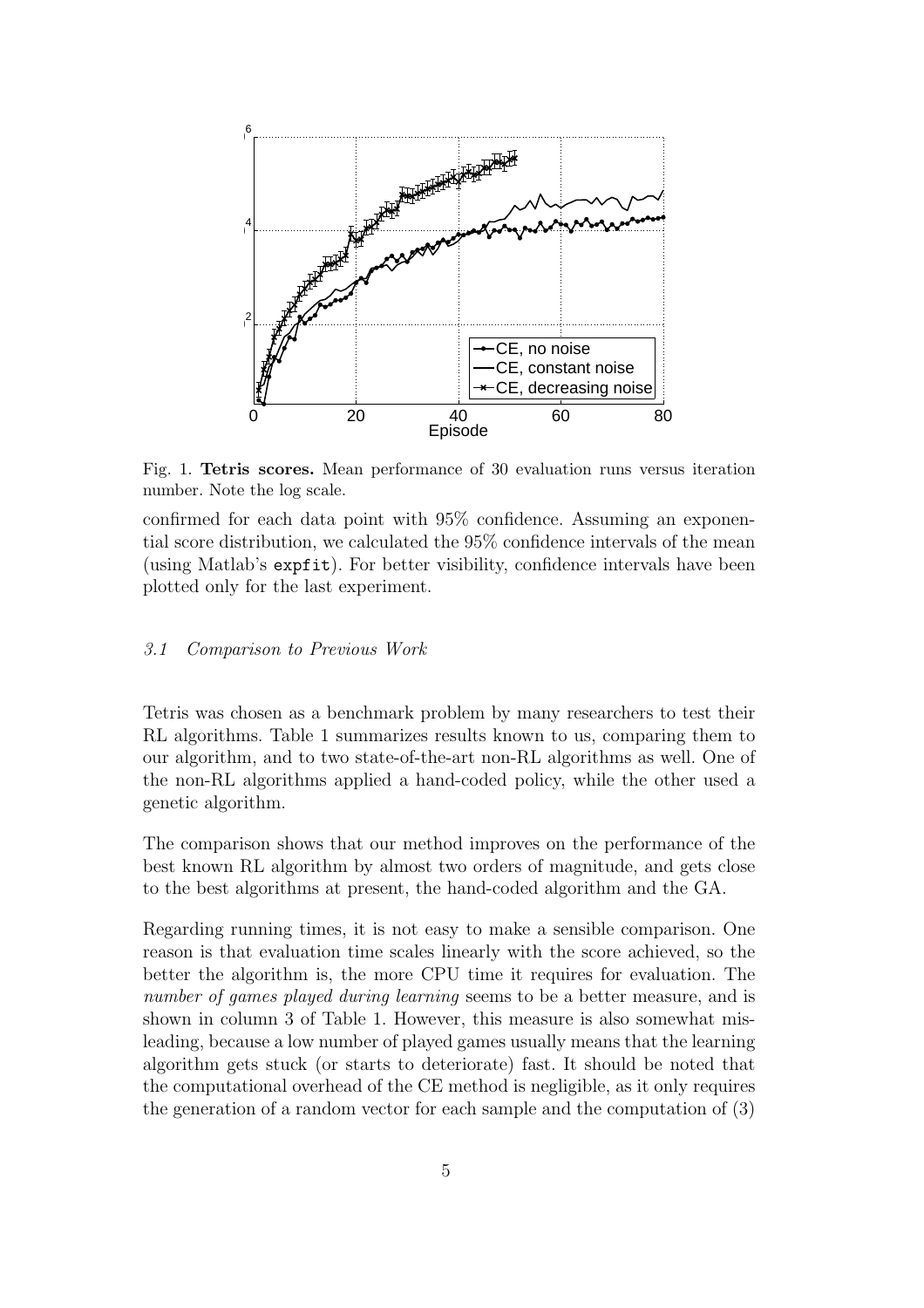Table 1 Average Tetris scores of various algorithms.

| Method / Reference                                    | Mean Score      | $#$ games played<br>during learning |
|-------------------------------------------------------|-----------------|-------------------------------------|
| Non-reinforcement learning                            |                 |                                     |
| Hand-coded (P. Dellacherie)<br>[Fahey, $2003$ ]       | 631,167         | n.a.                                |
| GA [Böhm et al., $2004$ ]                             | 586,103         | 3000                                |
| Reinforcement learning                                |                 |                                     |
| RRL-KBR<br>[Ramon and Driessens, 2004]                | $\approx 50$    | 120                                 |
| Policy iteration<br>[Bertsekas and Tsitsiklis, 1996]  | 3,183           | 1500                                |
| <b>LSPI</b><br>[Lagoudakis et al., 2002]              | < 3,000         | $\approx 17$                        |
| $LP + \text{Bootstrap}$<br>[Farias and van Roy, 2006] | 4,274           | n.a.                                |
| Natural policy gradient<br>[Kakade, 2001]             | $\approx 6,800$ | $\approx 10000$                     |
| $CE+RL$                                               | 21,252          | 10000                               |
| $CE+RL$ , constant noise                              | 72,705          | 10000                               |
| $CE+RL$ , decreasing noise                            | 348,895         | 5000                                |

and (5) once per episode.

# 3.2 Further Improvement?

The noisy CE method leaves plenty of room for further improvement: firstly, the parameters of the noise greatly affect performance (e.g. using hyperbolically decreasing noise,  $Z_t = c/t$ , but no optimization was carried out, partly because of the enormous running times (more than one month). However, optimization time may be shortened considerably by using the conjecture that the length of a game can be approximated from its starting sequence [Fahey, 2003].

Secondly, Böhm et al. showed that by using an exponential value function instead of the linear one, huge improvements can be achieved [Böhm et al., 2004]. The CE method can easily incorporate such value functions as well and that may lead to improvements for RL, too. Last but not